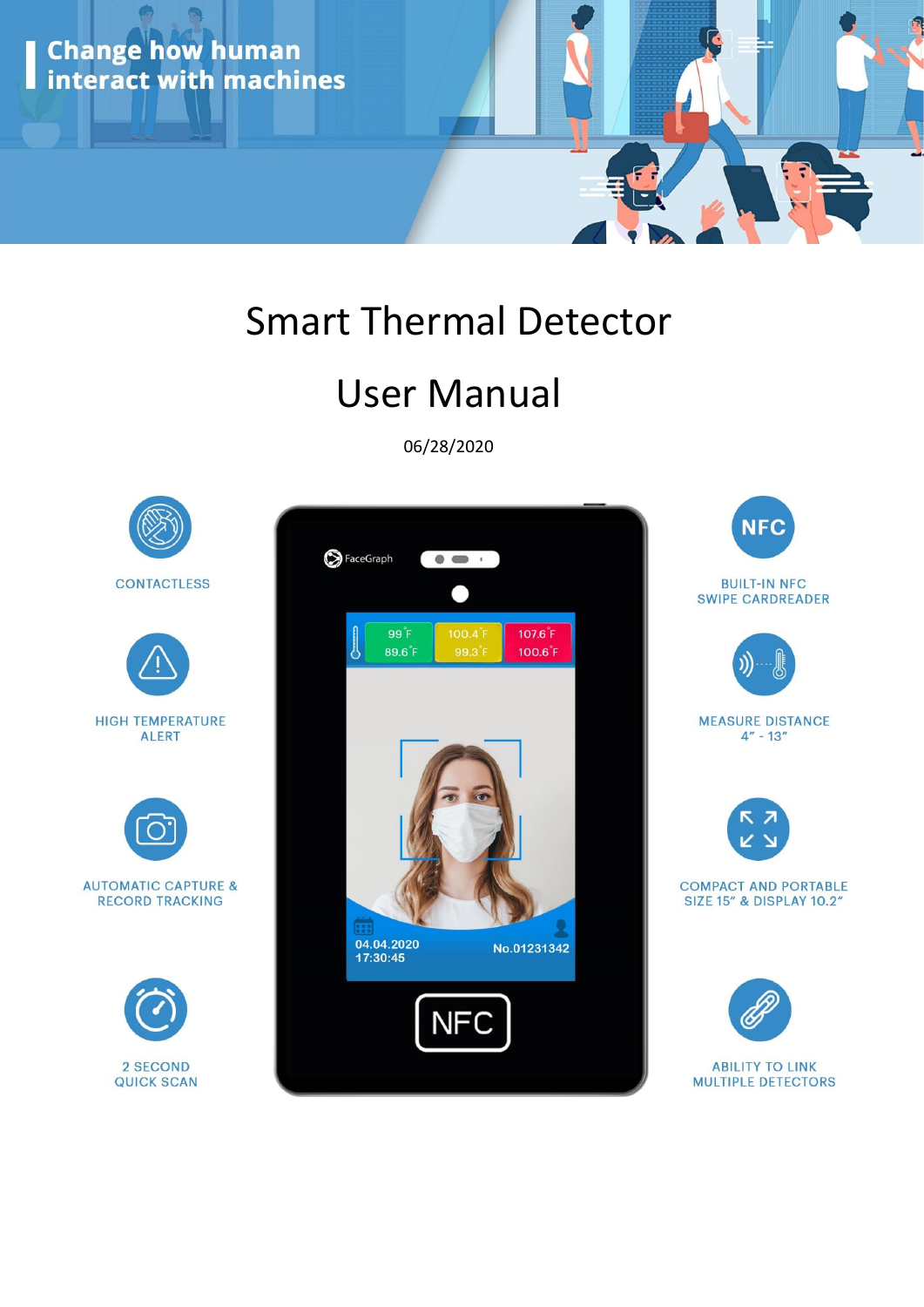

## <span id="page-1-0"></span>**Table of Contents**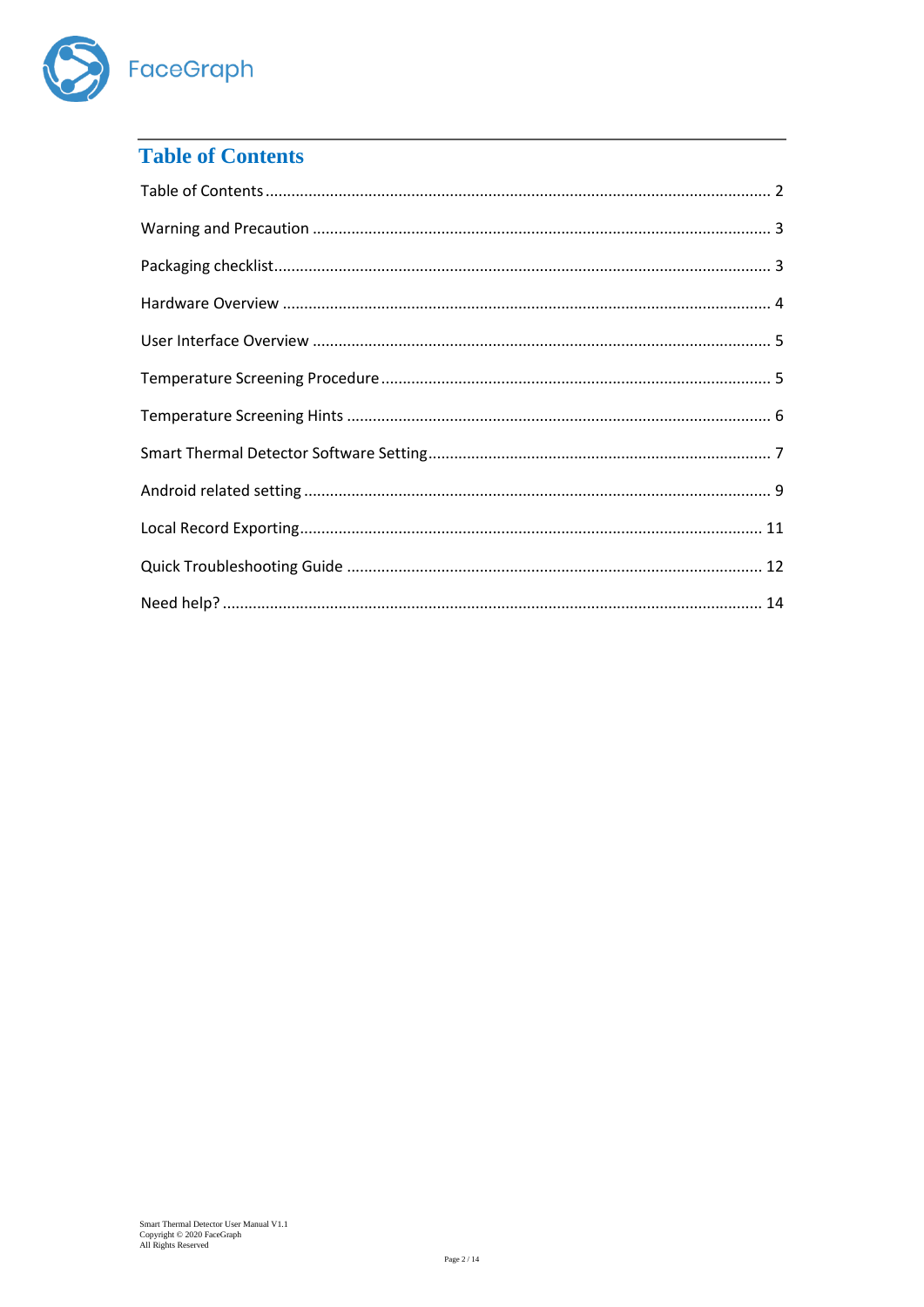

## <span id="page-2-0"></span>**Warning and Precaution**

- **The operation temperature of Smart Thermal Detector is 10 - 40 ℃ (50 – 104 °F). Using this machine in extreme environment may lead to damage of the machine**
- **When Smart Thermal Detector shows elevated temperature (Yellow or Red), adjust the position to measure again / use other thermometer to measure the temperature accurately. If you have other signs of illness, Please consult your doctor immediately**
- **Smart Thermal Detector is designed to be a rapid screening tool for temperature. This product is not designed to diagnose any disease or as a substitute for the consultation of the doctor**
- **Insert the power adapter fully into the main socket**
- **Do not touch the power adapter with wet hands**
- **Do not expose this machine to rain or excessive moisture. This machine must not be exposed to dripping or splashing water**
- **Do not expose this machine to direct sunlight and other sources of heat**

### <span id="page-2-1"></span>**Packaging checklist**

| <b>Smart Thermal Detector</b> |                                   |          |  |  |  |
|-------------------------------|-----------------------------------|----------|--|--|--|
| <b>Item</b>                   | <b>Description</b>                | Quantity |  |  |  |
|                               | <b>Smart Thermal Detector</b>     |          |  |  |  |
| $\overline{2}$                | <b>DC12V</b> Power Adapter        |          |  |  |  |
| 3                             | User manual                       |          |  |  |  |
| 4                             | Smart Thermal Detector wall mount |          |  |  |  |

| <b>Optional items</b>               |              |
|-------------------------------------|--------------|
| Smart Thermal Detector floor stands | Upon request |
| Smart Thermal Detector table stands | Upon request |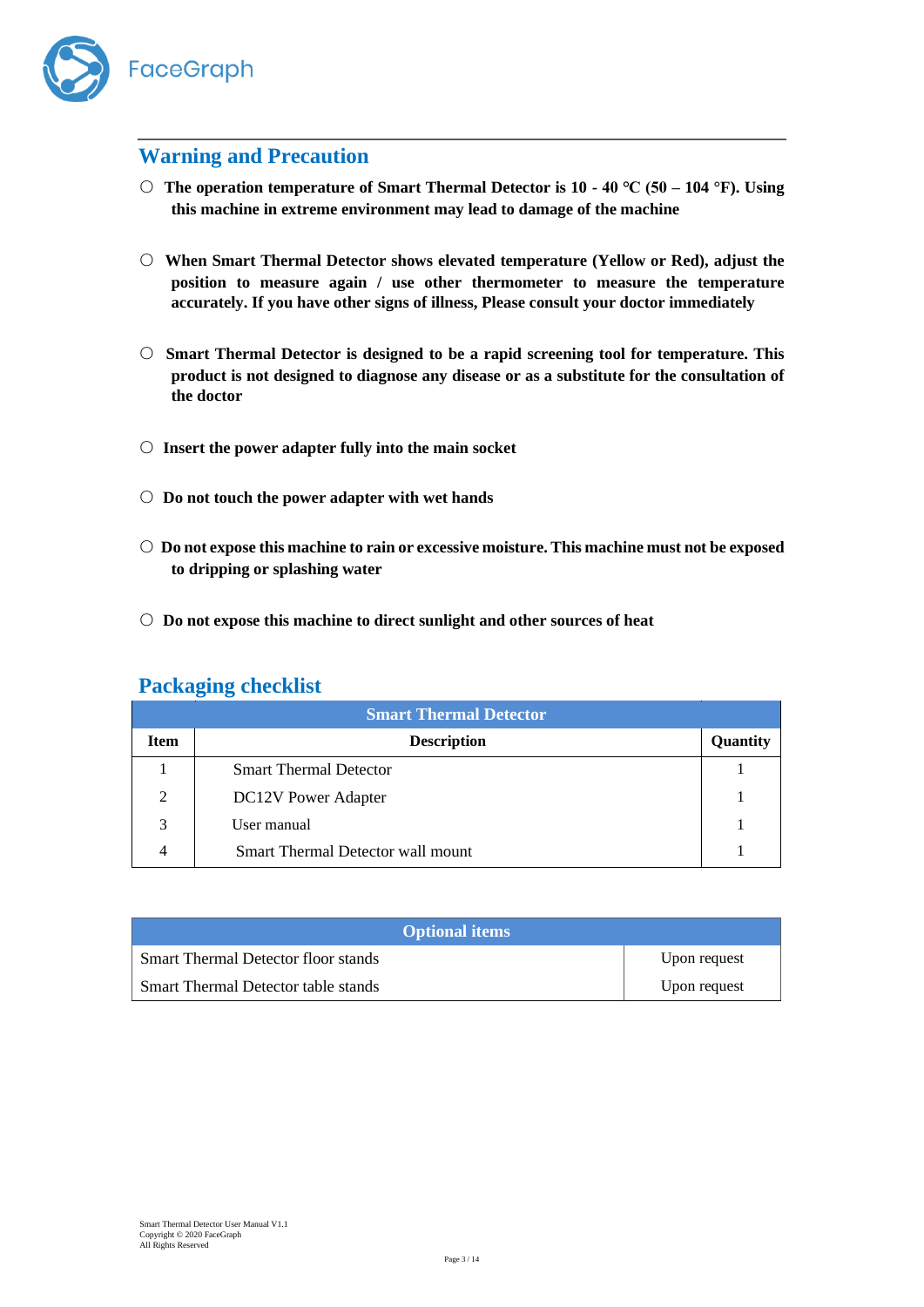

# <span id="page-3-0"></span>**Hardware Overview**

**Front** Top and back side



| Front |                                  | <b>Back</b> |                     |  |
|-------|----------------------------------|-------------|---------------------|--|
| 1     | <b>Thermal Detector Sensor</b>   | 6           | DC Power Input      |  |
| 2     | Distance Sensor                  | 7           | 3.5mm Audio Out     |  |
| 3     | <b>Environmental Thermometer</b> | 8           | Micro-SD Card Slot  |  |
| 4     | <b>Optical Sensor</b>            | 9           | <b>USB</b> Port     |  |
| 5     | 10.2 inch LED display            | 10          | <b>USB</b> Port     |  |
| 6     | <b>NFC</b> Sensor                | 11          | RJ45 LAN Port       |  |
|       |                                  | 12          | Power on/off button |  |

 $0275$ 

儒

Ī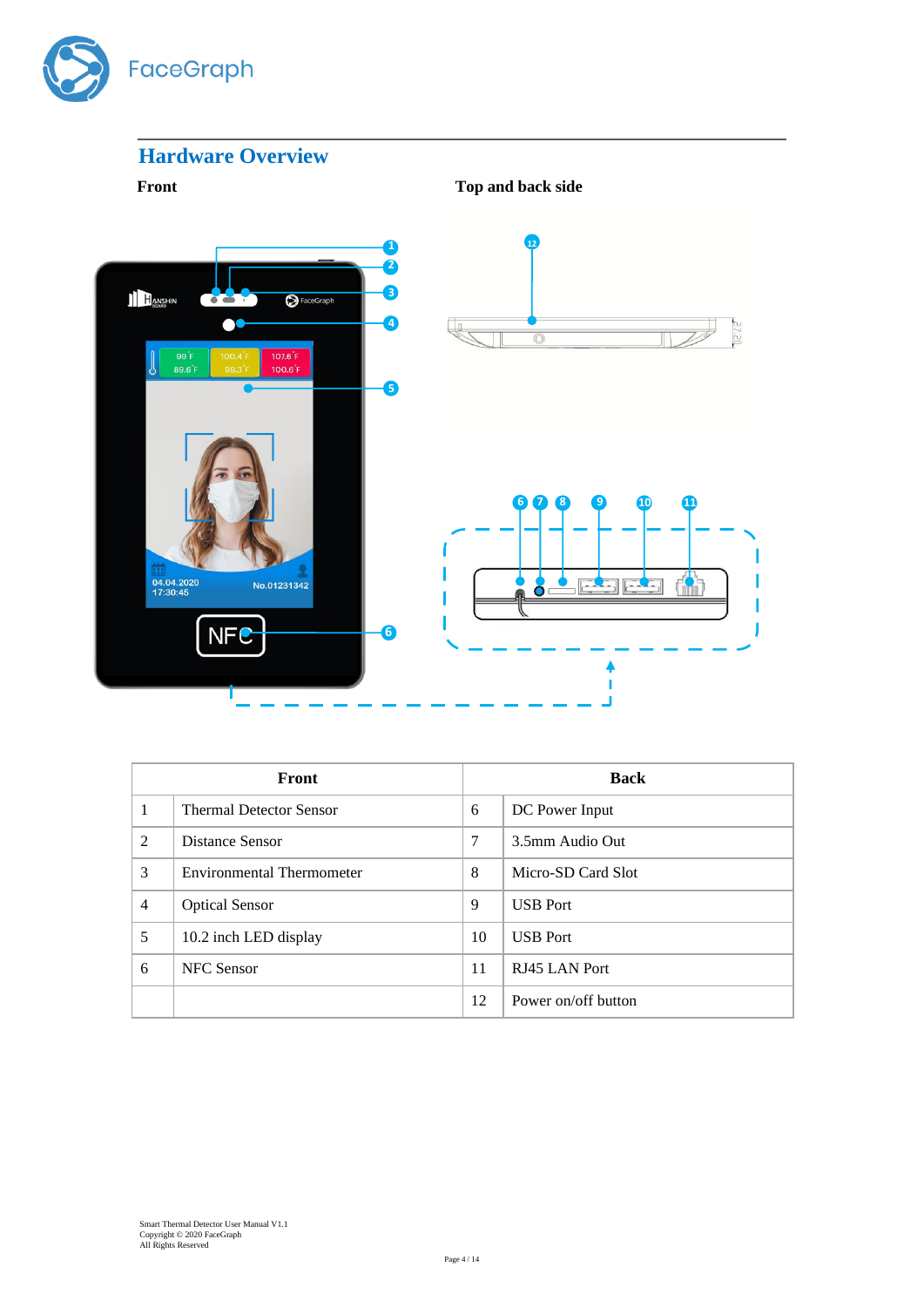

<span id="page-4-0"></span>

| <b>User Interface Overview</b>        |                |                                     |                                     |  |                                            |  |
|---------------------------------------|----------------|-------------------------------------|-------------------------------------|--|--------------------------------------------|--|
| $99^{\circ}$ F<br>89.6 <sup>°</sup> F |                | $100.4$ $F$<br>99.3 <sup>°F</sup>   | $107.6$ $F$<br>100.6 <sup>°</sup> F |  | т                                          |  |
| m<br>04.04.2020<br>17:30:45           |                |                                     | No.01231342                         |  | 2<br>B<br>$\left 4\right\rangle$<br>B<br>6 |  |
|                                       | $\mathbf{1}$   | <b>Temperature Detection Ranges</b> |                                     |  |                                            |  |
|                                       | $\overline{2}$ | Temperature Detection Area          |                                     |  |                                            |  |
|                                       | $\mathfrak{Z}$ | <b>Local Exporting</b>              |                                     |  |                                            |  |
|                                       | $\overline{4}$ | Date & Time                         |                                     |  |                                            |  |
|                                       | 5              | NFC Card information                |                                     |  |                                            |  |
|                                       | 6              | Setting                             |                                     |  |                                            |  |

# <span id="page-4-1"></span>**Temperature Screening Procedure**

- 1. Tap NFC card on the NFC Sensor if you would like to record detection with your personal detection (if applicable)
- 2. Move your head towards the Smart Thermal Detector until your face covered most area of the human shaped frame of the detection area (around 50 cm distances between forehead and the machine). Detection area will show a



scanning animation when the distance is appropriated. If no scanning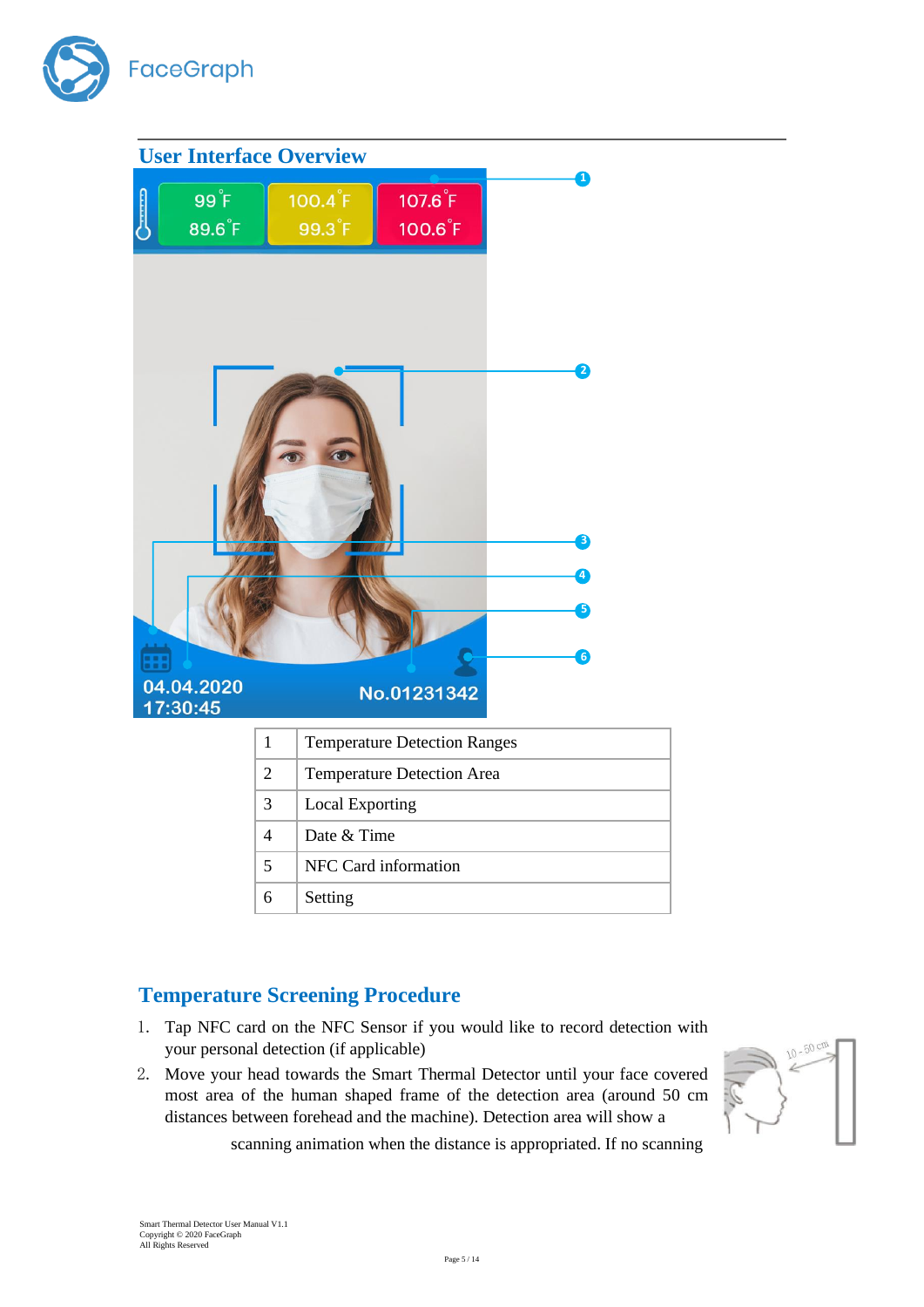

animation is shown, move your head closer to the machine. The Screening will start immediately once the animation is shown

- 3. Wait for 1 seconds until the display shows the screening result
- 4. Display shows below screening result regarding to the use body temperature

| <b>NORMAL</b>                                                     | <b>ABNORMAL</b>                                                                                    | <b>ABNORMAL</b>                                                                                     |
|-------------------------------------------------------------------|----------------------------------------------------------------------------------------------------|-----------------------------------------------------------------------------------------------------|
| $32^{\circ}$ C - 37.3 $^{\circ}$ C                                | $37.4^{\circ}$ C - $38^{\circ}$ C                                                                  | $38.1^{\circ}$ C - $42^{\circ}$ C                                                                   |
| $(89.6^{\circ}F - 99.1^{\circ}F)$ Green                           | $(99.2^{\circ}F - 100.4^{\circ}F)$                                                                 | $(100.5\textdegree F - 107.6\textdegree F)$ Red                                                     |
| <b>Normal Body Temperature</b>                                    | Yellow                                                                                             | <b>High Fever</b>                                                                                   |
|                                                                   | <b>Moderate Fever</b>                                                                              |                                                                                                     |
| Try Again                                                         | ж<br><b>Too Low</b><br>Step out &<br>lease try again                                               | <b>Too High</b><br>Step out &<br>lease try agai                                                     |
| Temperature a bit low<br>Recommend to take off glass and<br>retry | Temperature too low<br>Measurement may be done<br>incorrectly / interference found<br>Please retry | Temperature too high<br>Measurement may be done<br>incorrectly / interference found<br>Please retry |

## <span id="page-5-0"></span>**Temperature Screening Hints**

To ensure temperature screening result accurate, please avoid below environmental factors:

| <b>Factors</b>                                                                             | <b>Effect</b>                                   |
|--------------------------------------------------------------------------------------------|-------------------------------------------------|
| Room Temperature Too High / Low                                                            | Deviations will be found in<br>Measuring result |
| Obstruction found between the forehead and the Measure unsuccessfully<br>measuring machine |                                                 |
| Measuring too far                                                                          | Inaccurate measuring result                     |

Users should avoid measuring temperature in the cases below, wait for 20 minutes before measuring the temperature.

| <b>Situation</b>       | Effect                      |
|------------------------|-----------------------------|
| After intense exercise | Measure result will be high |
| After hot bath         | Measure result will be high |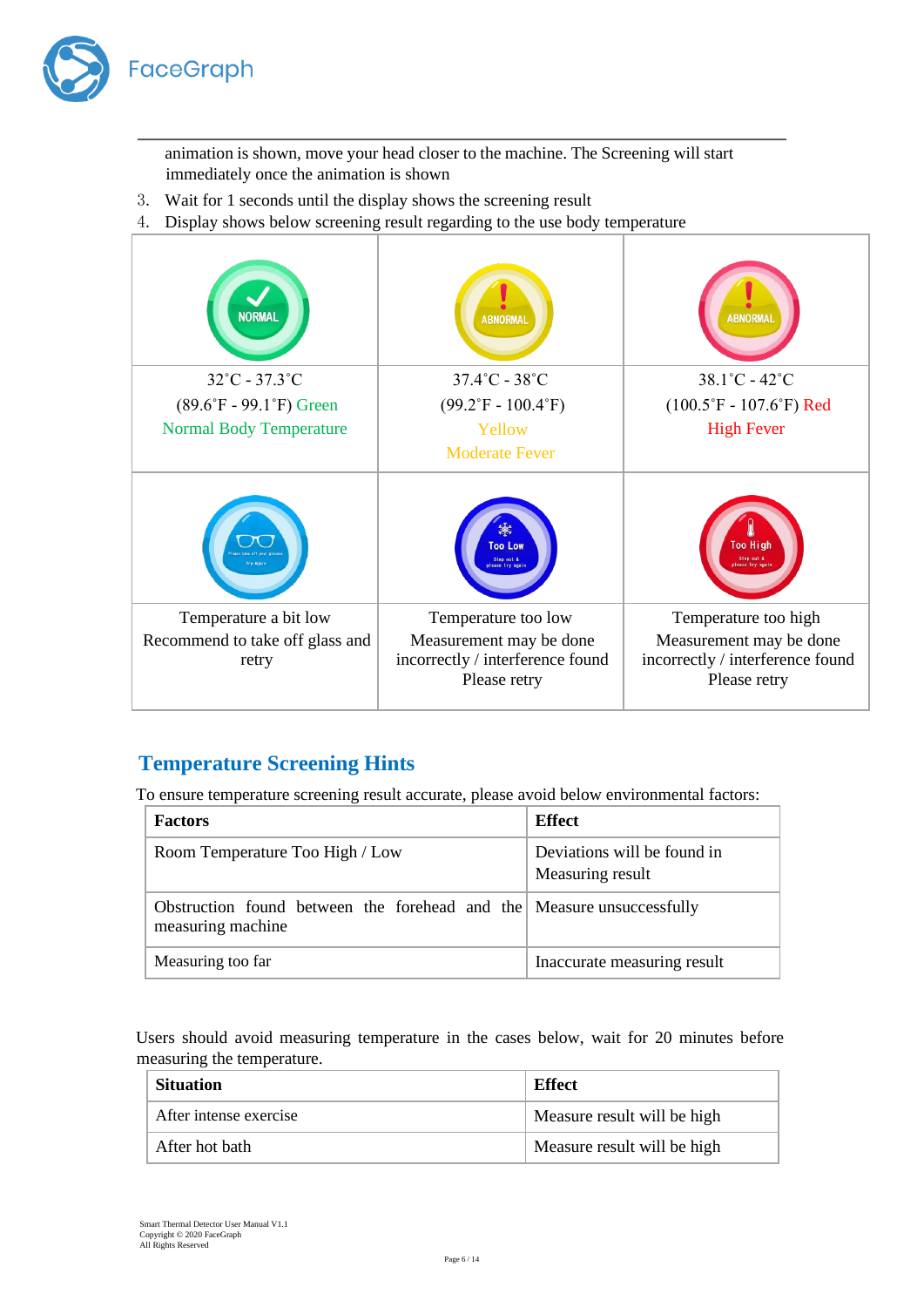

| After long time exposure to directly sunlight | Measure result will be high     |
|-----------------------------------------------|---------------------------------|
| Wearing too many clothes / not enough clothes | Measure result will be high/low |

## <span id="page-6-0"></span>**Smart Thermal Detector Software Setting**

Connect USB Mouse to the Smart Thermal Detector for detail settings of the software.

Consult your IT Administrator before the setting

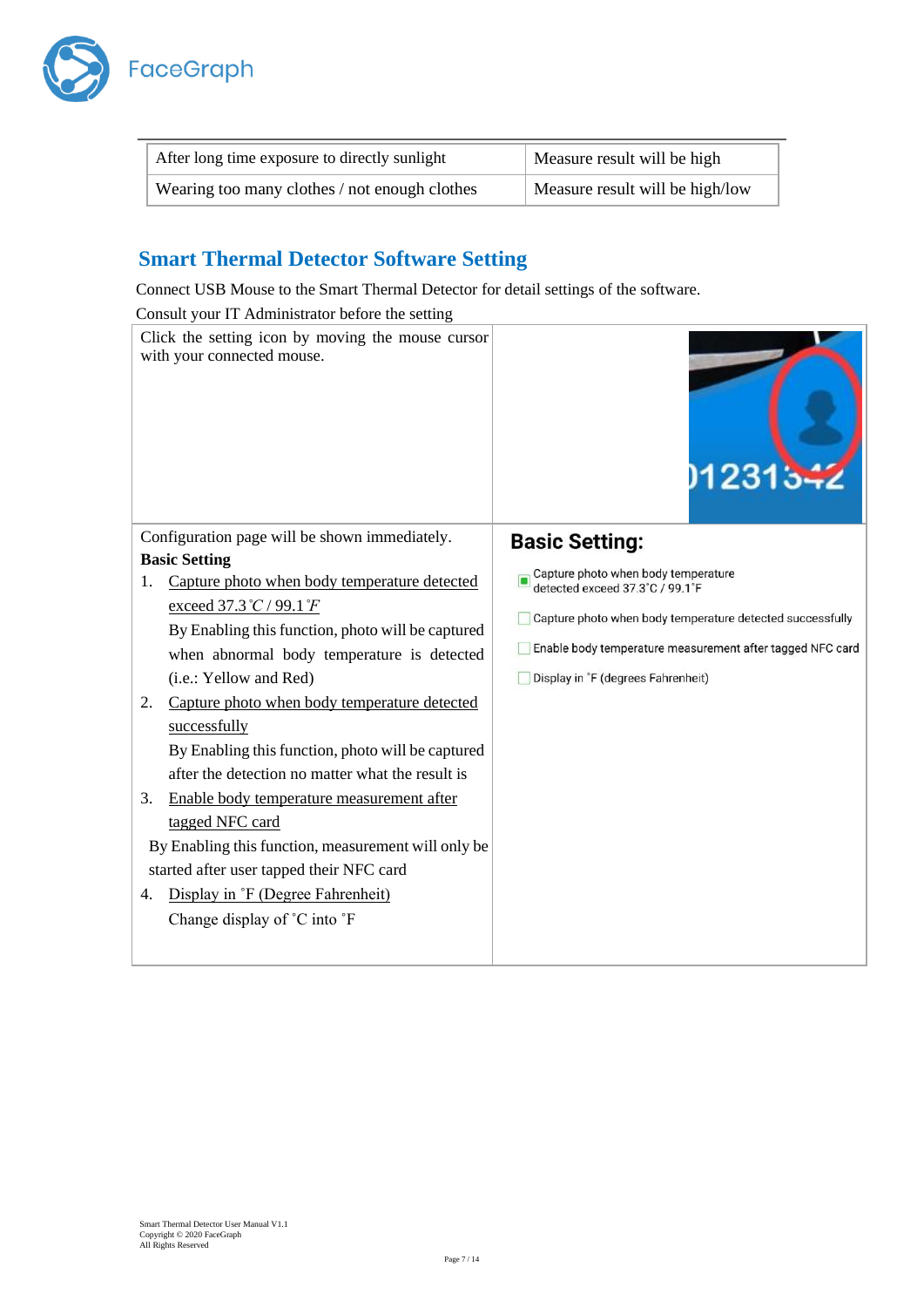

í.

| <b>Advanced Setting</b>                               | <b>Advanced Setting:</b>                       |
|-------------------------------------------------------|------------------------------------------------|
| These settings will enable you to leverage a          |                                                |
| SmileMe.In cloud account to record your scanned       | Kiosk - Machine ID:<br>Activate                |
| temperature and do facial recognition in your         |                                                |
| account.                                              | Cloud Server Address: http://api.facegraph.com |
|                                                       |                                                |
| To get this setup please make sure to register a new  |                                                |
| SmileMe.In account for your organization following    |                                                |
| the steps highlighted at https://docs.facegraph.com   |                                                |
|                                                       |                                                |
| This<br>done<br>be<br>by<br>going<br>can<br>to        |                                                |
| https://portal.smileme.in/a/signup You can use        |                                                |
| the free tier or if you purchased the device from     |                                                |
| Amazon you might be entitled for a free trial using   |                                                |
| your device serial number as a promo code.            |                                                |
|                                                       |                                                |
| It is not necessary to set the advanced configuration |                                                |
| in normal usage of scanning temperature.              |                                                |
|                                                       |                                                |
| Kiosk – Machine ID                                    |                                                |
| Enter the Machine ID provided by your local           |                                                |
| supplier. Make sure the machine is connected to       |                                                |
| the internet before activating.                       |                                                |
| <b>Cloud Server Address</b><br>$1_{\cdot}$            |                                                |
| Enter the CMS web address in order to connect to      |                                                |
| the cloud platform. This value is usually pre-        |                                                |
| configured and not necessary to configure.            |                                                |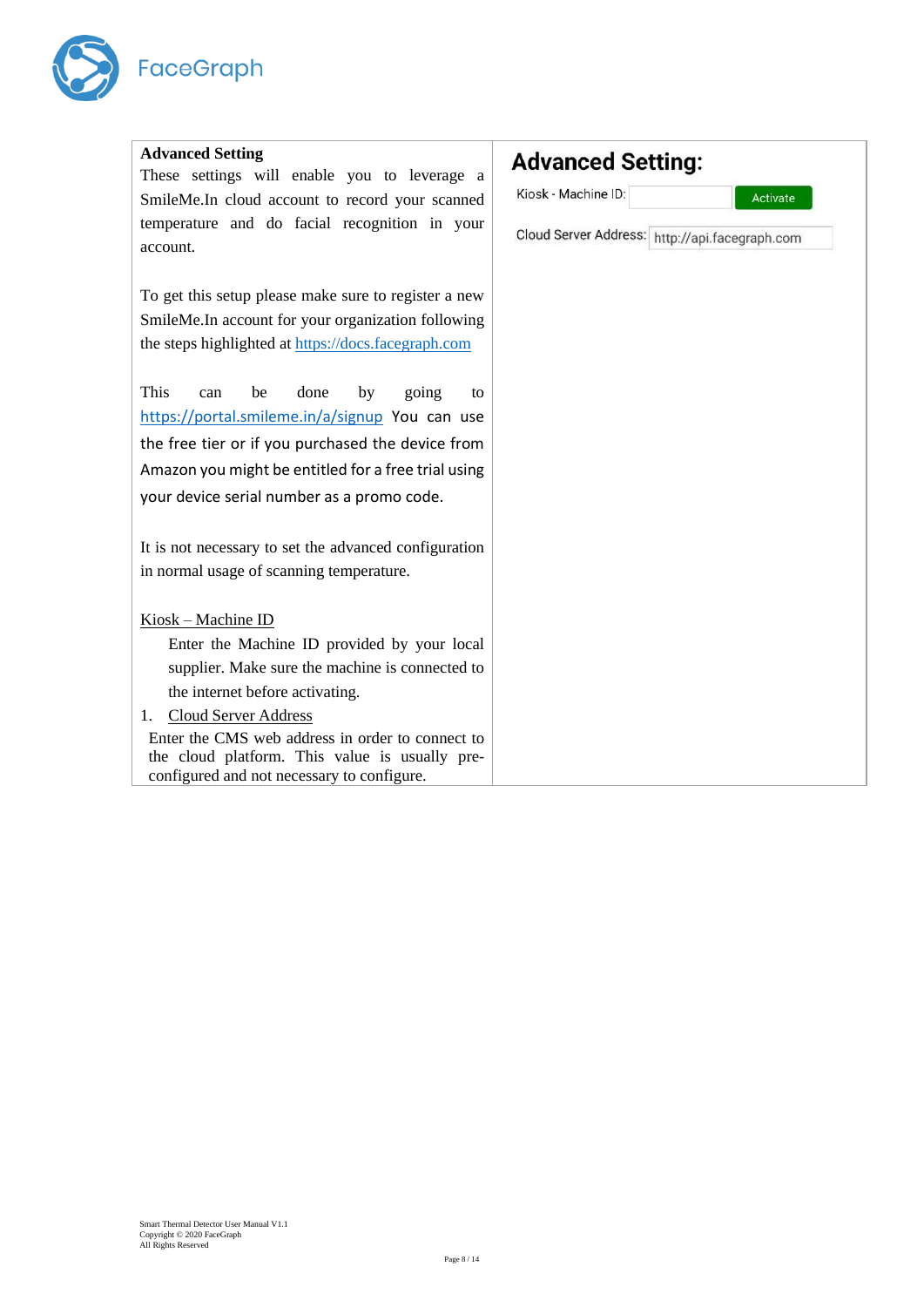

# <span id="page-8-0"></span>**Android related setting**

The Smart Thermal Detector is running on the Android platform. Besides those settings in the smart thermal detector software, there are some basic settings that can be controlled on the Android device settings

#### **Connecting to WiFi network**

The Smart Thermal Detector supports connecting to the internet with both WiFi and LAN. Before using the Smart Thermal Detector, it is required to set the internet settings in the Android system.

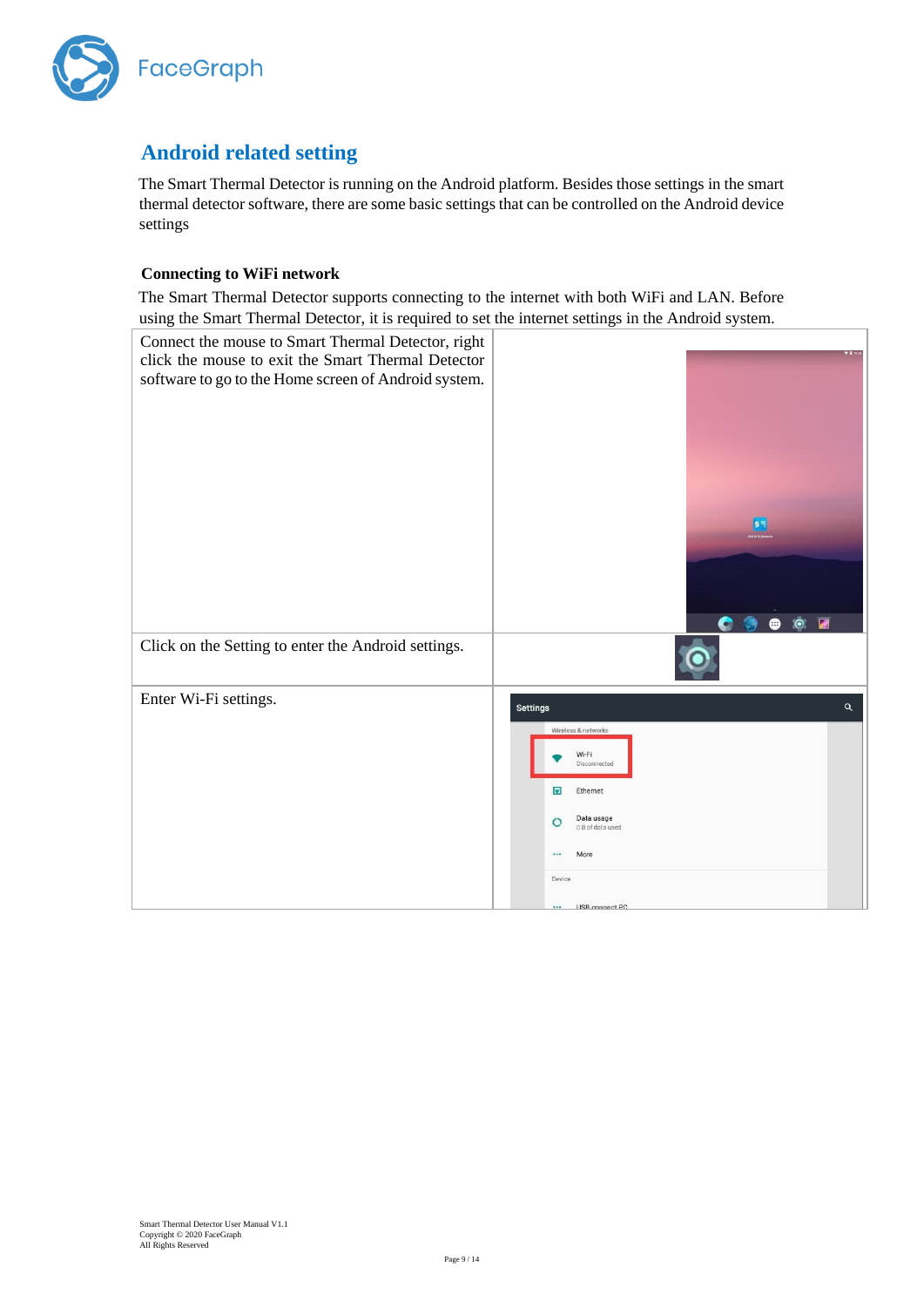

| Select and enter the required information in order to<br>connect to the Wi-Fi network. | $\equiv$ | Wi-Fi |                 | ۰ |
|----------------------------------------------------------------------------------------|----------|-------|-----------------|---|
|                                                                                        |          | On    |                 |   |
|                                                                                        |          |       | 15460149AA      |   |
|                                                                                        |          |       | Channel         |   |
|                                                                                        |          |       | hanshinasus     |   |
|                                                                                        |          |       | mpehkg-2.4G     |   |
|                                                                                        |          |       | mpehkg-guest2.4 |   |
|                                                                                        |          |       | vmmuifi         |   |

#### **Adjust the Sound volume**

| In android settings, go into the Volume settings. | $\alpha$<br><b>Settings</b>                         |
|---------------------------------------------------|-----------------------------------------------------|
|                                                   |                                                     |
|                                                   | Device                                              |
|                                                   | USB connect PC<br>                                  |
|                                                   | Display<br>Đ<br>Adaptive brightness is OFF          |
|                                                   | Notifications<br>All apps allowed to send           |
|                                                   | Sound<br>$\blacktriangleleft$<br>Ring volume at 71% |
|                                                   | Apps<br>송<br>14 apps installed                      |
|                                                   | Storage<br>⋿<br>223 MB of 4.17 GB used              |
| Adjust the sound volume of the machine. It is not |                                                     |
| recommended to adjust to higher than 90% volume.  | $\equiv$<br>Sound                                   |
|                                                   | Media volume                                        |
|                                                   | Alarm volume                                        |
|                                                   | ö<br>Ring volume                                    |
|                                                   |                                                     |
|                                                   | ( )<br>Also vibrate for calls                       |
|                                                   | Phone ringtone<br>Flutey Phone                      |
|                                                   | Default notification ringtone<br>Pixie Dust         |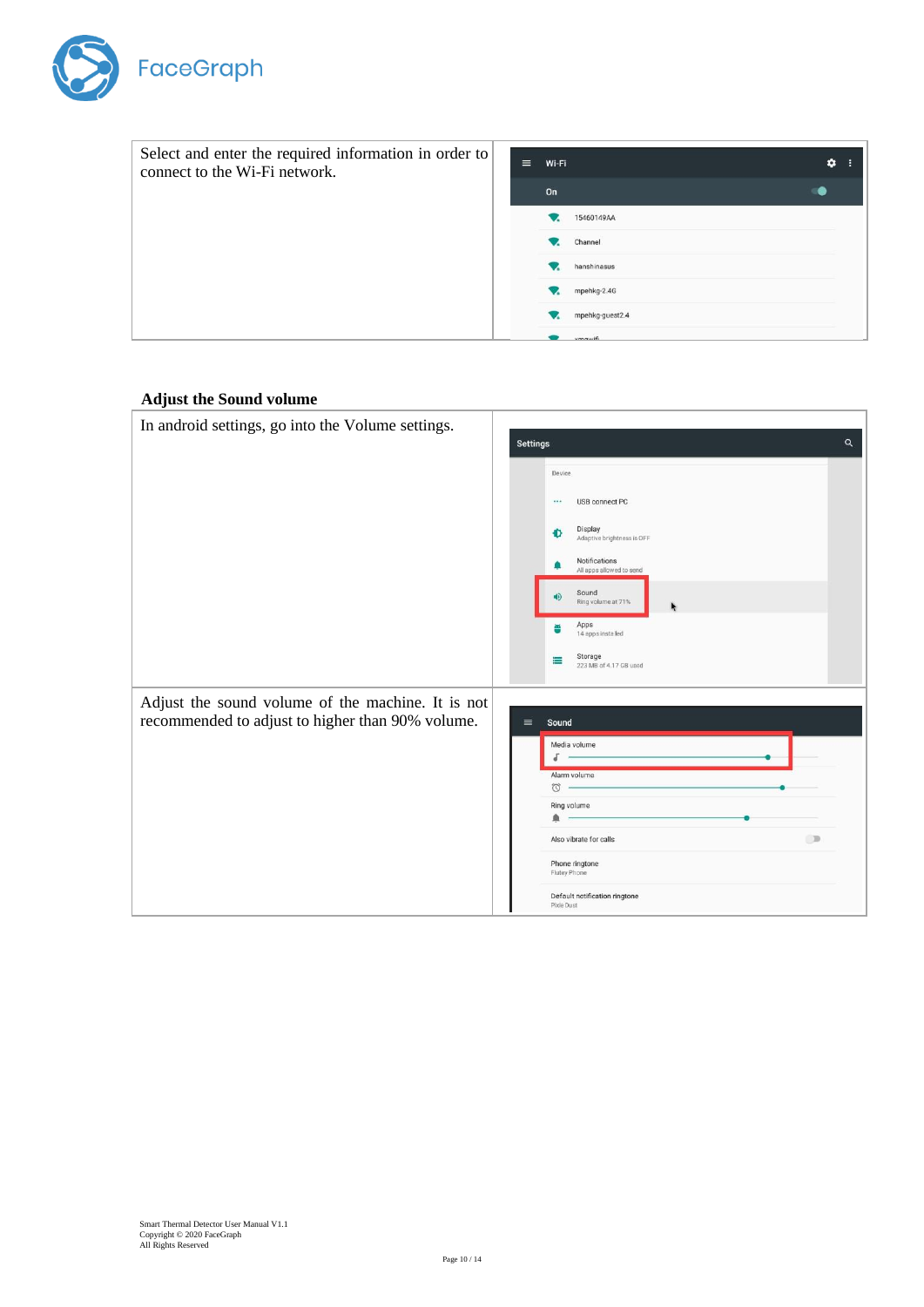

# <span id="page-10-0"></span>**Local Record Exporting**

Local record exporting is possible if the smart thermal detector is unable to connect to the internet

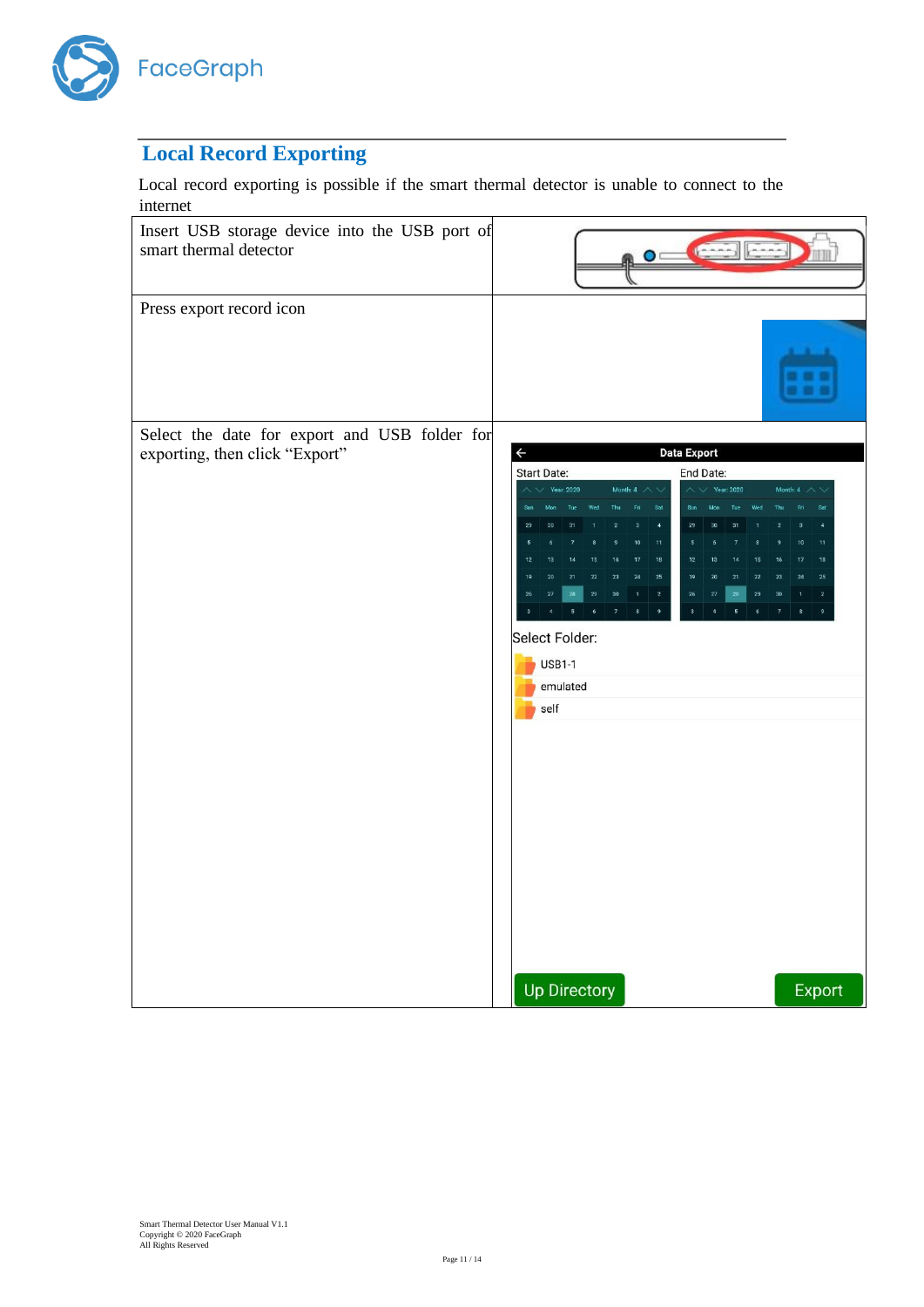

# <span id="page-11-0"></span>**Quick Troubleshooting Guide**

### **My device won't power on**

Make sure the device is plugged into the power. The device should start automatically within 30 seconds, if it doesn't press down the power button for 5 seconds.

### **The temperature scanning app didn't launch when I powered on the Smart Thermal Kiosk**

It may take a few minutes to launch. You may also click the "HANSHIN Measurer" app on the device's desktop to launch it manually.

### **The app doesn't load saying the app stopped or if it crashes every time you start the app**

- From the device settings screen, go to file manager > local memory > eHanshin folder

- Left click on it for 10 seconds
- Choose "Delete" from the options below
- Then start the app by clicking the app it from the homepage or restarting the device

- It should load properly. You will be required to go to the settings page and reconfigure the app, choosing the temp unit, entering the machine ID and pressing **activate** and updating the cloud server url to [http://api.facegraph.com](http://api.facegraph.com/)

### **The temperature scanning app didn't launch when I powered on the Smart Thermal Kiosk**

If Thermal device starts but the app doesn't launch, restart the device using the power button. If the problem persists, click on the Hanshin measurer icon to start the app manually.

### **The Smart Thermal Kiosk doesn't play a sound when a temperature is scanned**

Go to the device's settings screen and adjust the volume of the device.

### **The Smart Thermal Kiosk won't scan my temperature, even though I am standing within 1 foot away from it**

Check to see If "Enable body temperature measurement after tagged NFC card" option is enabled in the setting screen of the HANSHIN Measurer app. If it is enabled,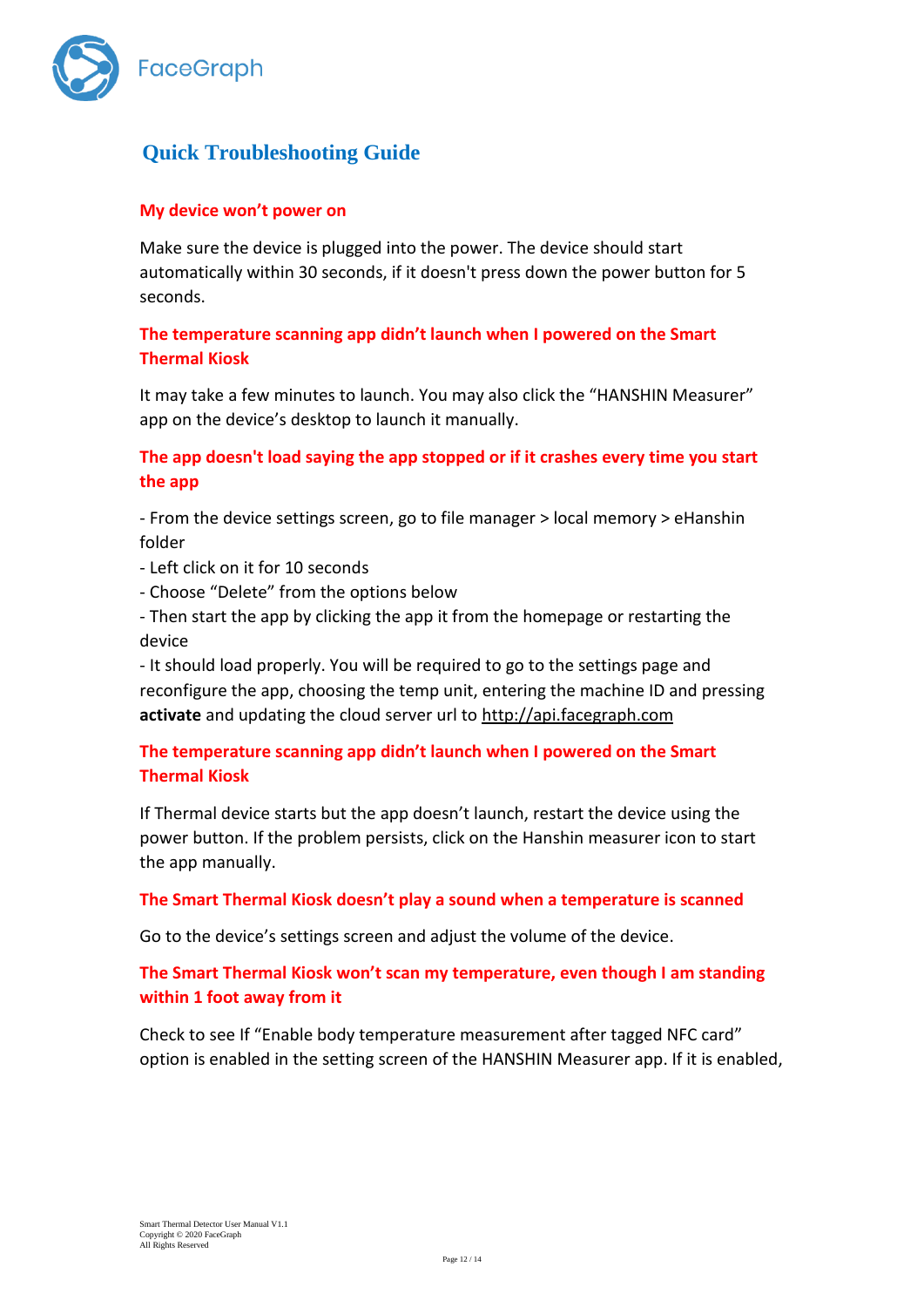

the device will only scan temperatures for the users that scan an RFID. You may disable this option to have it scan temperatures without requiring an RFID.

### **The time recorded is not in the correct time zone; how do I set the time zone?**

The Smart Thermal Kiosk will detect the time zone automatically when the device is connected to the internet. If your device is not connected to the internet, please set the time zone from the device settings screen.

#### **Reactivating a device for the second time doesn't work, what should I do?**

- Login to SmileMe.In portal using your account admin account
- Navigate to the devices page
- Delete the current device and create new "Thermal" device
- The last step would be to type the new Device ID into Hanshin Measurer app's settings and pressing **activate**